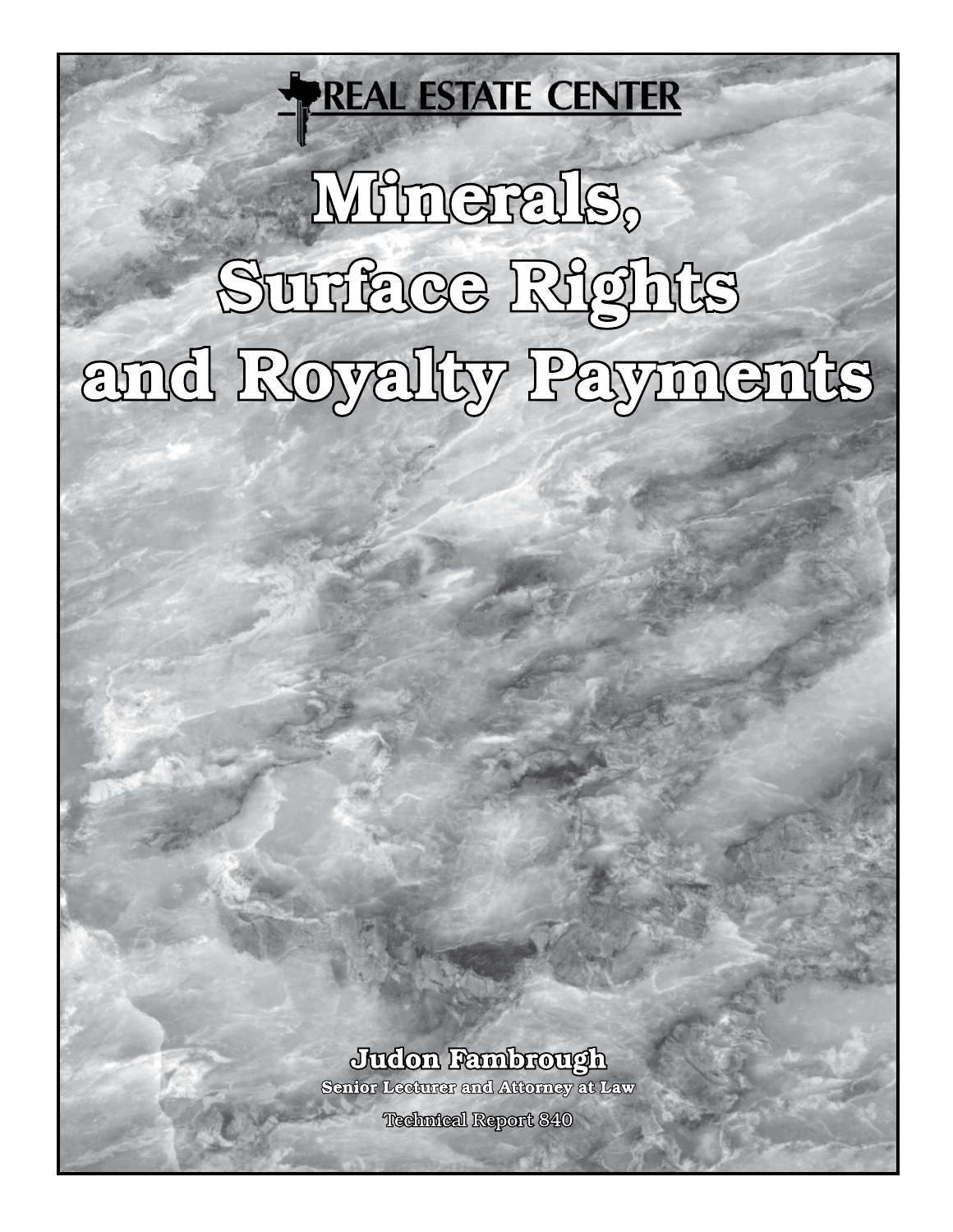# **Minerals, Surface Rights and Royalty Payments**

**Judon Fambrough Senior Lecturer and Attorney at Law**



Revised November 2009 © 2009, Real Estate Center. All rights reserved.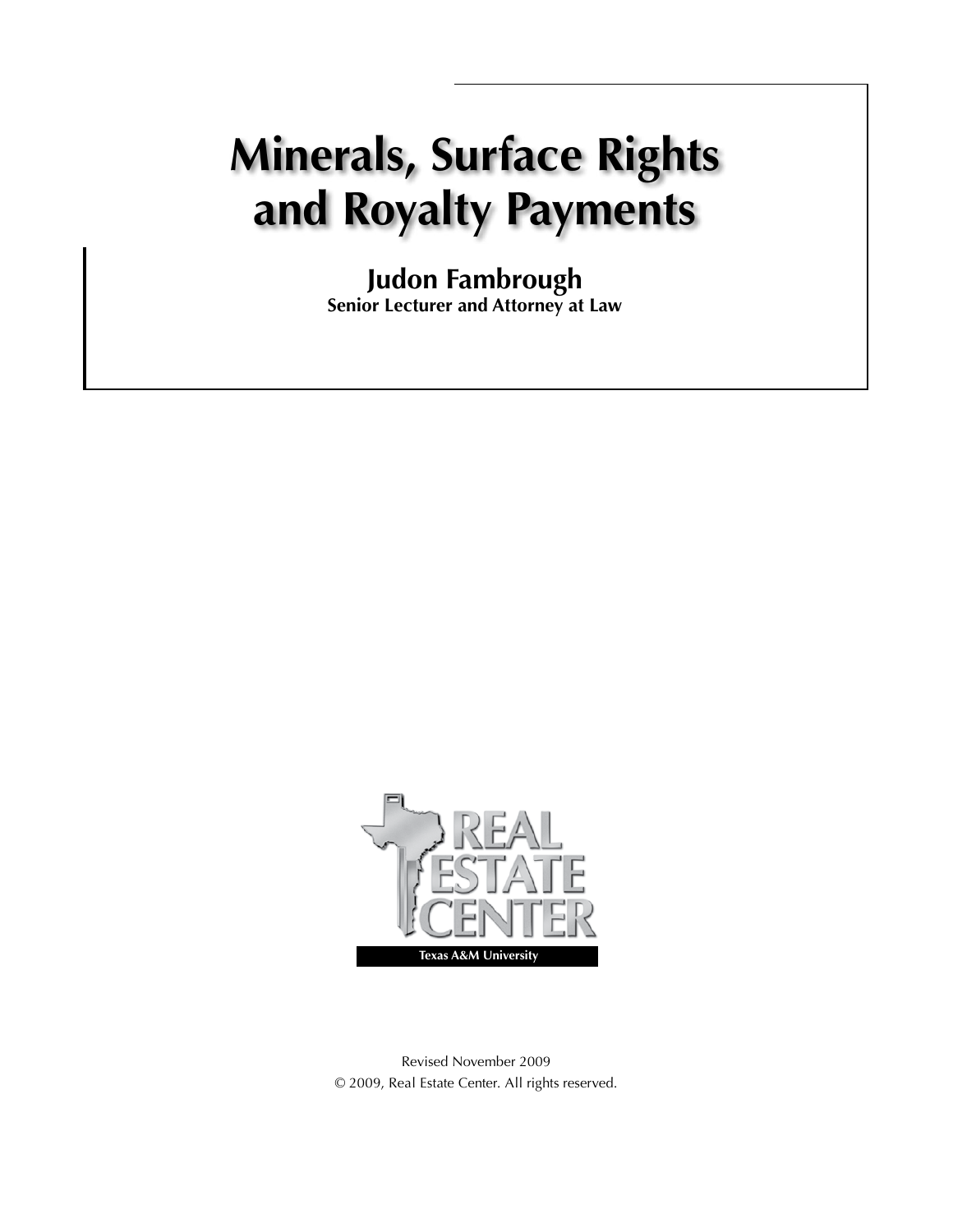

# **Contents**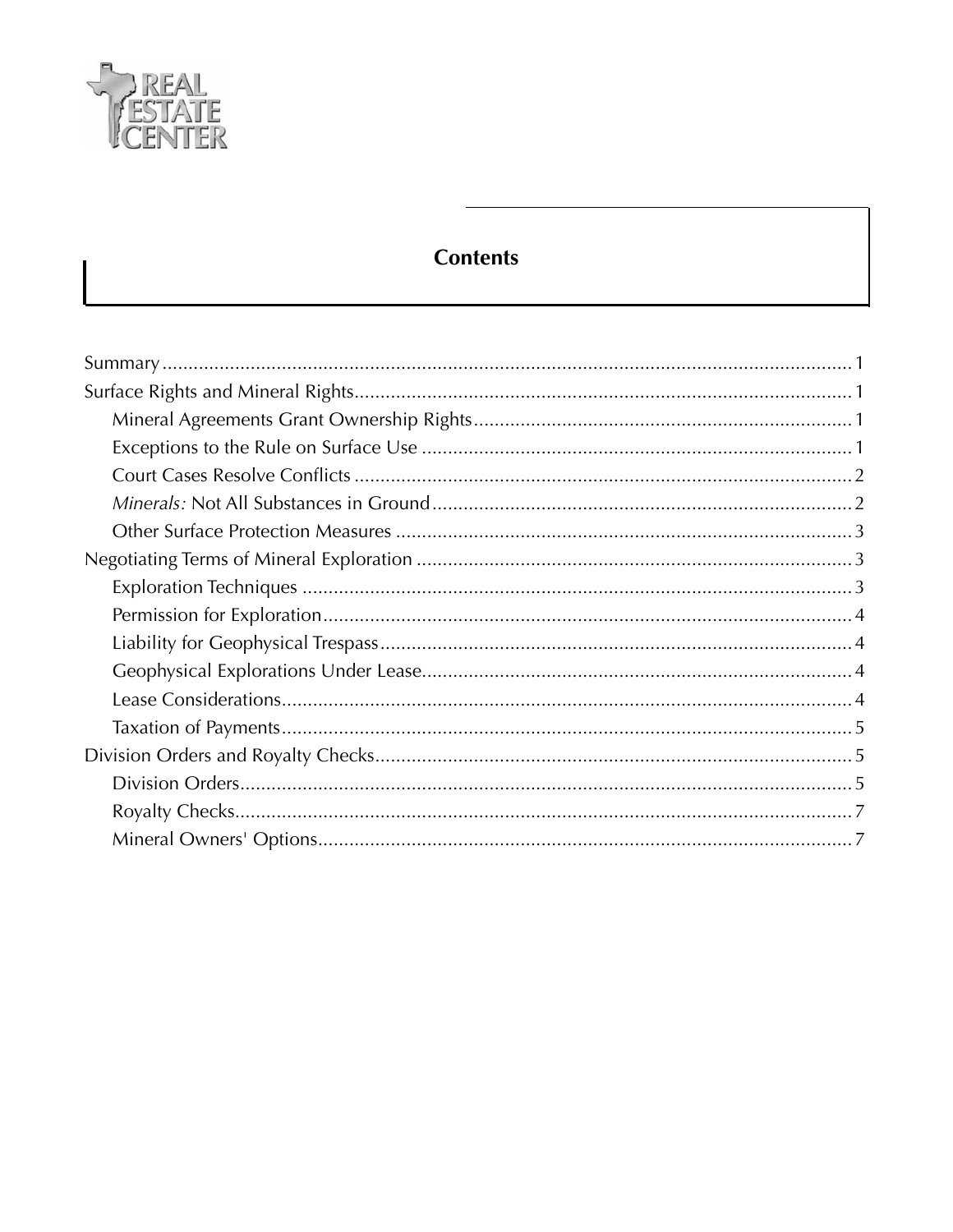#### **Summary**

The exploration and production of minerals, especially oil and gas, have played an important role in the economic development of Texas. Because most of the oil and gas is privately owned, a body of law has evolved in the state that defines ownership rights.

 One of the earliest and most significant cases decided by the Texas Supreme Court held that the mineral estate is dominant over the surface estate. The grant of the mineral lease gives the mineral lessee the implied right to use as much of the surface as is reasonably necessary for the exploration and development of the minerals. The surface owner's consent is not required for this right to be exercised. The mineral lessee is liable for surface damages only in limited situations.

 Another significant precedent established by Texas courts held that the grant of an oil and gas lease gives the mineral lessee the exclusive right to conduct exploration tests on the property for the presence of oil and gas. Because an oil and gas lease is silent concerning how, when and under what circumstances the tests may be undertaken, the mineral owner may wish to address these issues when negotiating an oil and gas lease.

 Finally, recent Texas case law has settled the issue concerning which document controls when the division order conflicts with the oil and gas lease. The division order supplants contradictory provisions in the lease until the division order is revoked.

 This rule places mineral owners in a dilemma: if they sign the division order, they relinquish important lease provisions but if they do not sign, they cannot receive royalty checks. However, provisions in the oil and gas lease can be negotiated that avert this problem.

### **Surface Rights and Mineral Rights**

**Many Texans buy small tracts outside the city for resi-**<br>dential purposes. Their primary concern is to use and<br>the single surface. They may give little or no thought dential purposes. Their primary concern is to use and to the inclusion or exclusion of the minerals at the time of purchase because the probability of mineral activity in the area appears nil. Later, however, not owning the minerals can create serious problems.

In Texas, the mineral estate is a separate interest in land that can be severed from the surface estate. The severance generally occurs in one of two ways. Either the landowner sells the minerals and retains the surface, or more commonly, the landowner sells the surface and retains the minerals. If the seller fails to reserve the minerals when selling the surface, the buyer automatically receives any mineral interest the grantor owned at the time of conveyance.

Whether the surface and mineral estates are severed or united, the rule in Texas is the same—the mineral estate dominates. The surface estate exists for the benefit and use of the mineral owner. Otherwise, the mineral estate would be worthless if the mineral owner could not enter on the surface to explore for and produce the minerals.

#### **Mineral Agreements Grant Ownership Rights**

This rule has serious implications for surface owners who are not mineral owners. Texas courts have held that mineral leases are not mere rental agreements as the name implies. Instead, they are actually deeds granting limited ownership rights to mineral lessees for as long as the lease continues. Thus, during the tenure of a lease, the mineral lessee enjoys the same rights to use the surface as any other mineral owner.

These property rights can be stated in the following way: Mineral lessees can use as much of the surface as is *reasonably necessary* for mineral exploration and production. This privilege springs from the executed mineral lease.

Independent permission from the surface owner is not necessary. No responsibility exists for restoring the surface or for paying surface damages. Liability arises only when the lessee goes beyond what is reasonably necessary or negligently injures the surface.

The oil company or other entity leasing the minerals is the *lessee* and the mineral owner is the *lessor*.

#### **Exceptions to the Rule on Surface Use**

The general rule regarding surface use may be offset by negotiating specific lease provisions. For example, the lease terms could be altered to require the surface owner and mineral lessee to mutually agree on the location of wells, roads, pipelines and related activities. Likewise, the lease might require the surface to be restored and surface damages paid once drilling operations cease. On small tracts, the mineral lessee may waive all rights to use the surface. Most lease forms prohibit drilling activity within 200 feet of any dwelling on the property.

Another exception arises where the mineral activity occurs within the boundaries of a municipality. The mineral producer's activities must conform to any valid ordinances instituted under the police powers of the city or town.

And finally, a subdeveloper may impose certain deed restrictions on a subdivision to designate operation sites (drill sites) and the location of road and pipeline easements within the subdivision. The procedure is outlined in Chapter 92 of the Texas Natural Resources Code. See Center publication No. 693 "Subdivision Drill Sites" for more information.

After October 1, 2007, oil and gas well operators must inform surface owners of their intent to enter to drill a new well or to reenter a plugged and abandoned well. The notice must be sent to the address of the first person shown as the surface owner by the records of the county tax assessor-collector. Apparently, the notice is required when the permit is issued by the Railroad Commission of Texas.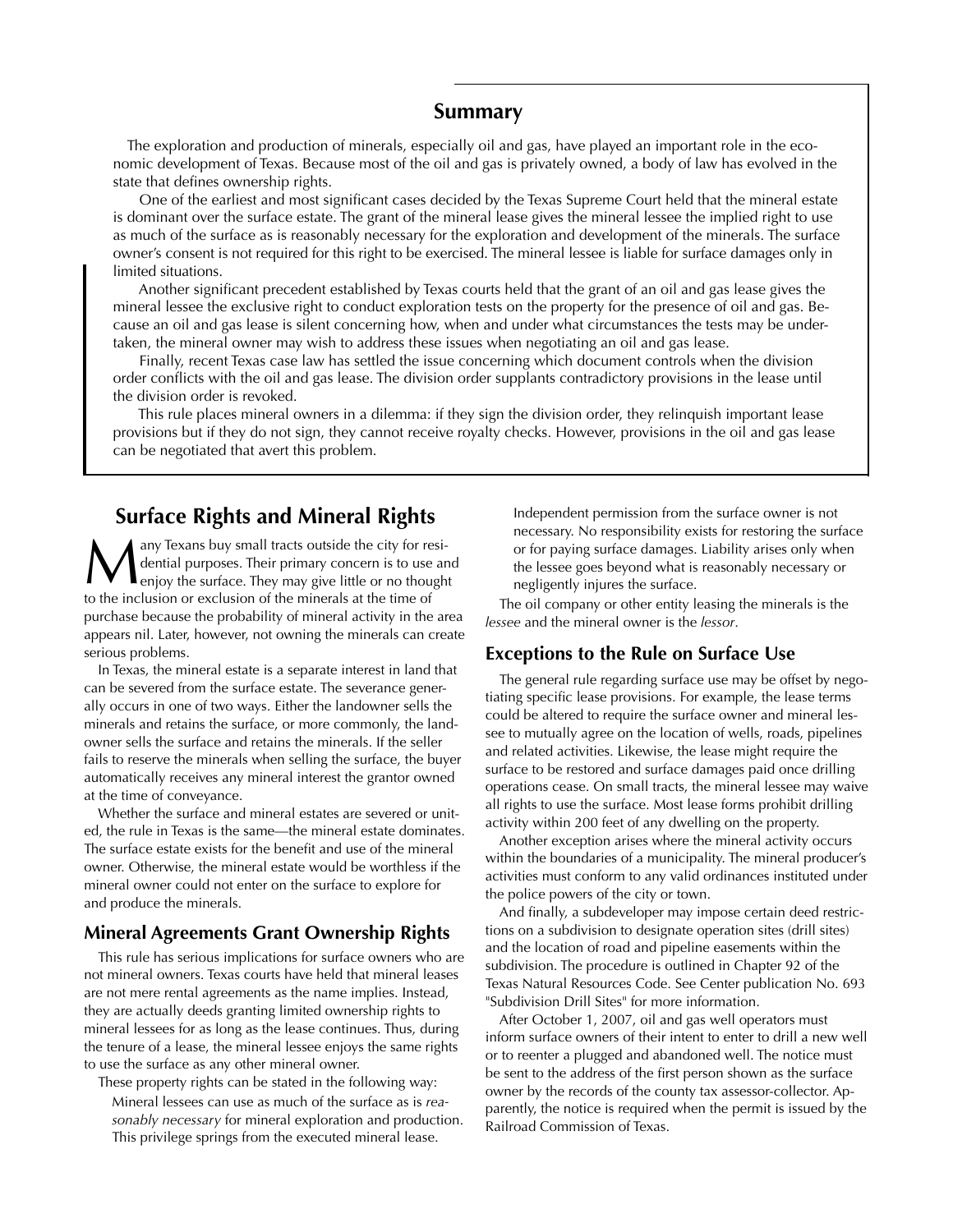No notice is required when:

- the surface owner has waived the requirement in writing;
- the operator and surface owner have entered an agreement containing alternate provisions regarding giving notice; or
- the operator enters to plug back, rework, sidetrack or deepen an existing well, or to use an existing unplugged well to drill horizontally.

Evidently, the statute imposes no penalty for failing to comply. "Failing to give notice as required by this subchapter does not restrict, limit, work as a forfeiture of, or terminate any existing or future permit issued by the commission or right to develop the mineral estate in land."

#### **Court Cases Resolve Conflicts**

Citizens who do not qualify for these exceptions and cannot negotiate a surface-use agreement with the producer can find recourse only through the judicial system.

The cases evolving from the conflict between surface owners and mineral lessees have concentrated in three areas: What is reasonable use? When does negligence occur? When do the minerals belong to the surface owner?

Texas courts have ruled that the following activities constitute **reasonable use:** 

- To conduct geophysical explorations on the surface, such as seismic tests
- To select the best possible well sites
- To enter and leave the well sites and other facilities on the lease property
- To construct, maintain and use roads, bridges, canals and other passageways necessary to transport materials, personnel and equipment to and from the well sites and to other facilities
- To use caliche found on the leased premises to construct roads and passageways
- To install and use pipelines to transport hydrocarbons and waste products to points within or off the leased premises
- To house employees working on the leased premises
- To install necessary storage tanks, slush pits, structures, machinery and other appliances
- To use any water, either fresh or saline, found above or below the surface for use in drilling and waterflood operations
- To inject salt water in nonproductive wells located on the leased premises
- However, in 1939, a Texas appellate court held the mineral lessee liable for the destruction of movable personal property (sand) that was stored on the lessee's proposed drill site.

Texas courts have ruled that the following activities **do not constitute negligence:**

- Failing to restore the surface when operations cease
- Failing to fence the area of operations to restrict grazing livestock from any harmful substances existing thereon
- Completely draining underground aquifers serving as the sole source of the surface owner's domestic and agricultural water supply
- Causing subsidence because of drilling or extraction methods stemming from known commercial processes

The Texas Supreme Court has ruled, however, that subsidence caused by the negligent or excessive withdrawal of groundwater will create liability.

Several Texas appellate cases have found the mineral lessee negligent for polluting fresh water with salt water. One case found the mineral lessee liable for the negligent construction and maintenance of a cattleguard that caused injury to a horse.

In the early 1970s, the Texas courts departed slightly from the traditional tests of "reasonably necessary" and "negligence." The emerging standard introduces compromise between the surface owner and mineral lessee. It is sometimes referred to as the Accommodation of the Estates Doctrine or the concept of "due regards." The precedent was rendered by the Texas Supreme Court in the 1971 decision of *Getty Oil Co. v. Jones.*

The controversy between Jones (the landowner-farmer) and Getty Oil centered on a beam pump installed by Getty Oil on Jones' land. The height of the beam pump interfered with Jones' circular irrigation sprinkler system. Jones sued for damages and an injunction seeking either to have a shorter type of pump installed or alternatively to dig a pit to lower the height of the present pump.

The Texas high court ruled in favor of Jones. The court recognized the reasonably necessary doctrine but held that a use still may be unreasonable when a reasonable alternative exists. The surface owner is entitled to an accommodation of estates if the mineral lessee has a reasonable alternative that would serve the public policy of mineral development while also permitting use of the surface for productive agriculture.

Later refinement of the Getty decision limited the reasonable alternatives to other methods that can be used on the leased land and not elsewhere. Also, any injunctions issued based on the accommodation of the estate doctrine must identify the harm that will be suffered if the injunction is not issued. Simply citing the doctrine as the reason for the injunction is inadequate.

#### *Minerals:* **Not All Substances in Ground**

Regarding ownership of the minerals in the ground, the courts have recognized that property rights of the surface owner sometimes extend below the surface. Traditionally, under common law, all matter was divided into three categories animals, vegetables and minerals (which included the soil and everything in it). Hence, if the surface and mineral estates were severed, the line of demarcation lay at the surface.

This long-standing rule was re-examined by the Texas courts in the cases of *Acker v. Guinn* and *Reed v. Wylie.* The latter occurred more recently and was heard twice by the Texas Supreme Court. Resolution of the issue took several years. It is the landmark decision in this state.

In 1949, Wylie owned the surface and three fourths of the minerals in 223 acres in Freestone County, Texas. That same year he executed a mineral lease for strip mining of coal and lignite. In 1950, Wylie sold the surface. Simultaneously, Wylie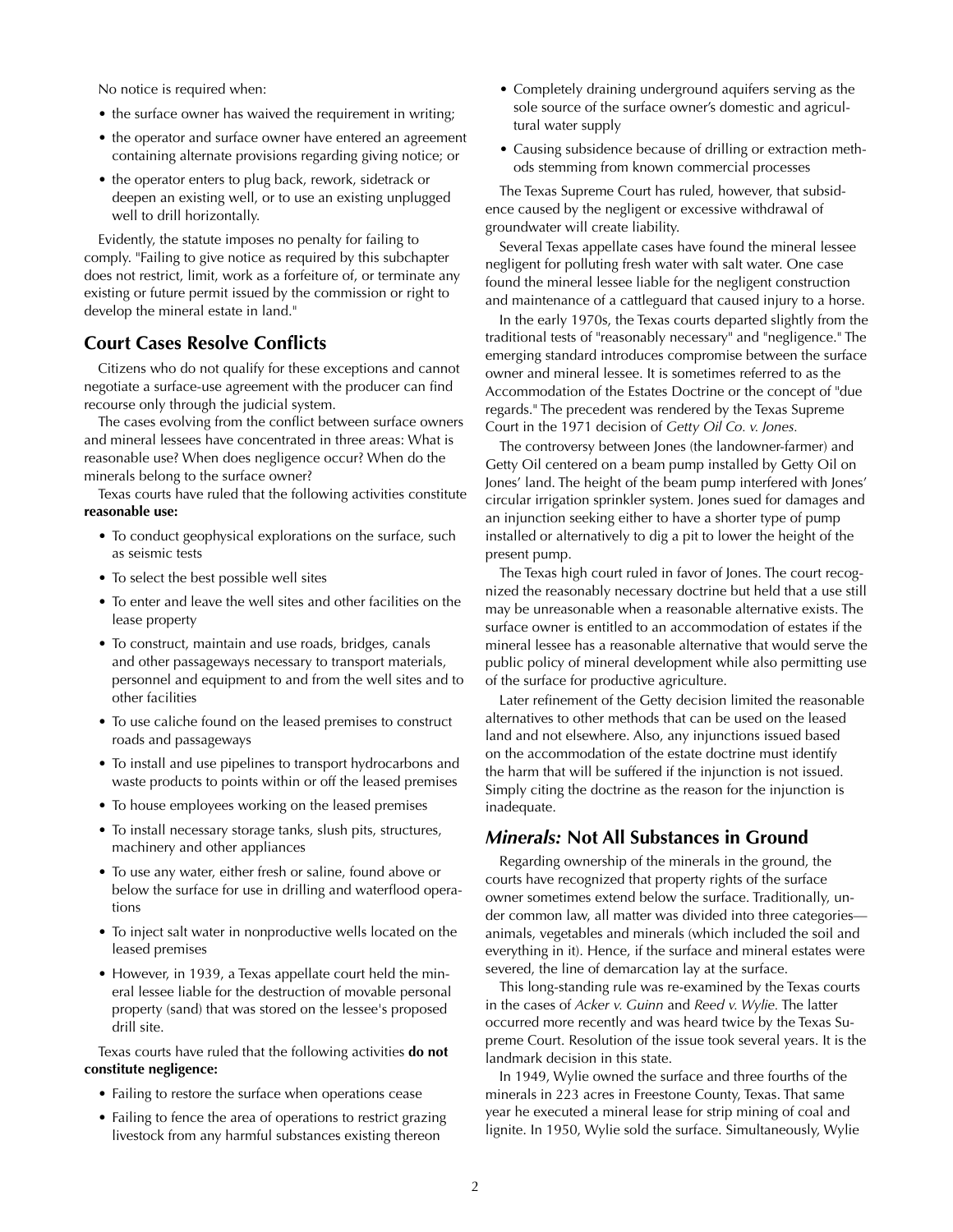reserved an undivided one-fourth interest in "all oil, gas and other minerals. . . ." Later, Reed became the owner of the surface and brought an action against Wylie to determine whether the *undivided* one-fourth mineral interest reserved by Wylie included the coal and lignite.

The court held that Wylie's reservation did not include the coal and lignite. The decision was based, in part, on the earlier case of *Acker v. Guinn* involving iron ore. There the court had held that the unnamed substances included in the phrase *oil, gas and other minerals* must be ascertained from the intent of the parties. And, ". . . unless contrary intention is affirmatively and fairly expressed . . . the term 'minerals' or 'mineral rights' should not be construed to include a substance that must be removed by consuming or depleting the surface estate."

*Reed v. Wylie* clarified the *Acker v. Guinn* decision. The court held the term *minerals* means the following when no express intent appears to the contrary. (1) Any coal or lignite found *at the surface* is not a mineral and thus belongs to the surface owner. The term "at the surface" means "on the surface." (2) Any coal or lignite found *near the surface* is not a mineral and belongs to the surface owner if any reasonable method of production will destroy, consume or deplete the surface. The term *near the surface* means within 200 feet of the surface. (3) Any coal or lignite situated both within and below 200 feet of the surface again belongs to the surface owner if production will destroy, consume or deplete the surface. (4) Reclamation or restoration of the surface after production is immaterial. (5) The value of the substance being removed is irrelevant.

Following the *Reed v. Wylie* decision, the Texas Supreme Court was asked to decide whether the phrase oil, gas and other minerals, includes uranium. On June 8, 1983, the high court reversed a prior opinion and ruled that the surface-destruction test no longer applies to uranium in *Moser v. U.S. Steel Corp., 676 SW 2nd 99.* The term minerals include uranium regardless of the depth and regardless of the production technique used to produce it. However, the surface-destruction test still applies to uranium for all transactions entered prior to June 8, 1983.

Finally, the court reiterated what prior opinions had held in Texas. The term minerals or oil, gas and other minerals does not include limestone, caliche, surface shale, building stones, sand, gravel and water regardless of whether the water is located on the surface or in the ground. These substances belong to the surface owner unless they are specifically mentioned in the reservation or grant.

So, here is the present status of the law in Texas. The term minerals or oil, gas and other minerals includes, as a matter of law, oil, gas and uranium. The surface-destruction test still applies to uranium for conveyance occurring prior to June 8, 1983. In addition, minerals include sulphur and salt.

The reservation or conveyance of minerals or oil, gas and other minerals does not include limestone, caliche, surface shale, building stones, sand, gravel and water. Likewise, the term or terms does not include coal, lignite and iron ore that lie on or within 200 feet of the surface if production will destroy or deplete the surface.

#### **Other Surface Protection Measures**

However, surface owners may pursue the following where they clearly own no rights to the minerals:

- Contact the mineral lessee in an attempt to work out a land-use agreement. Basically, the agreement would restrict the lessee's operations to a certain section of the land or restrict operations from the surface entirely. Of course, the lessee is not under any legal obligation to enter such an agreement.
- Contact the mineral owner and work out a land-use agreement or a comprehensive surface-use and surface-damage clause to be included in future leases. Again, the mineral owner has no legal obligation to respond to the request.
- Attempt to purchase all or a part of an undivided interest in the mineral estate. By doing so, future mineral lessees may have to negotiate with them when leasing the property.
- If all or a part of the minerals cannot be purchased from the mineral owners, surface owners may attempt to purchase the right of ingress and egress. This will require the lessee to make arrangements with the surface owners before entering to explore or produce on the property. At the same time, the mineral owners giving up this right are not deprived of any bonus, delay rentals or royalty payments.

In Texas, the mineral lessee has the implied right to use the surface estate for exploring and producing minerals. Such mineral rights are superior to the right of the surface owner to the extent that they are reasonably necessary for the development of the mineral property. The courts have moderated this rule somewhat. However, the surface owner still may wish to protect and preserve the surface by securing an independent contractual arrangement. Competent legal assistance when purchasing land is indispensable.

## **Negotiating Terms of Mineral Exploration**

Mineral owners who anticipate extensive exploration of their property should negotiate lease provisions that will protect their interests.

#### **Exploration Techniques**

Oil companies use a geophysical survey to search for underground geological structures favorable for the accumulation of hydrocarbons. The survey is an attempt to locate structural traps formed by a dome-shaped impermeable rock layer covering a layer or layers of permeable sand. The survey may reveal the presence of a trap but not the presence of hydrocarbons.

Several devices are used to conduct geophysical surveys, including seismographs, magnetometers, gravity meters and a torsion-balance system. With the exception of the seismograph, these devices measure the gravitational pull of subsurface rocks to locate the structural trap. The seismograph is the most widely used device on shore.

A seismic test measures acoustic waves bounced off subterranean structures. Acoustic waves are generated in several ways: by blasting dynamite from a shot hole drilled several hundred feet in the ground; by dropping a heavy weight known as a *thumper* from a truck; or by shaking the ground with a device known as a *vibrasizer.* 

The acoustic waves travel downward and outward; they are reflected back to the surface by underground structures. The reflected signals are monitored on the surface by seismometers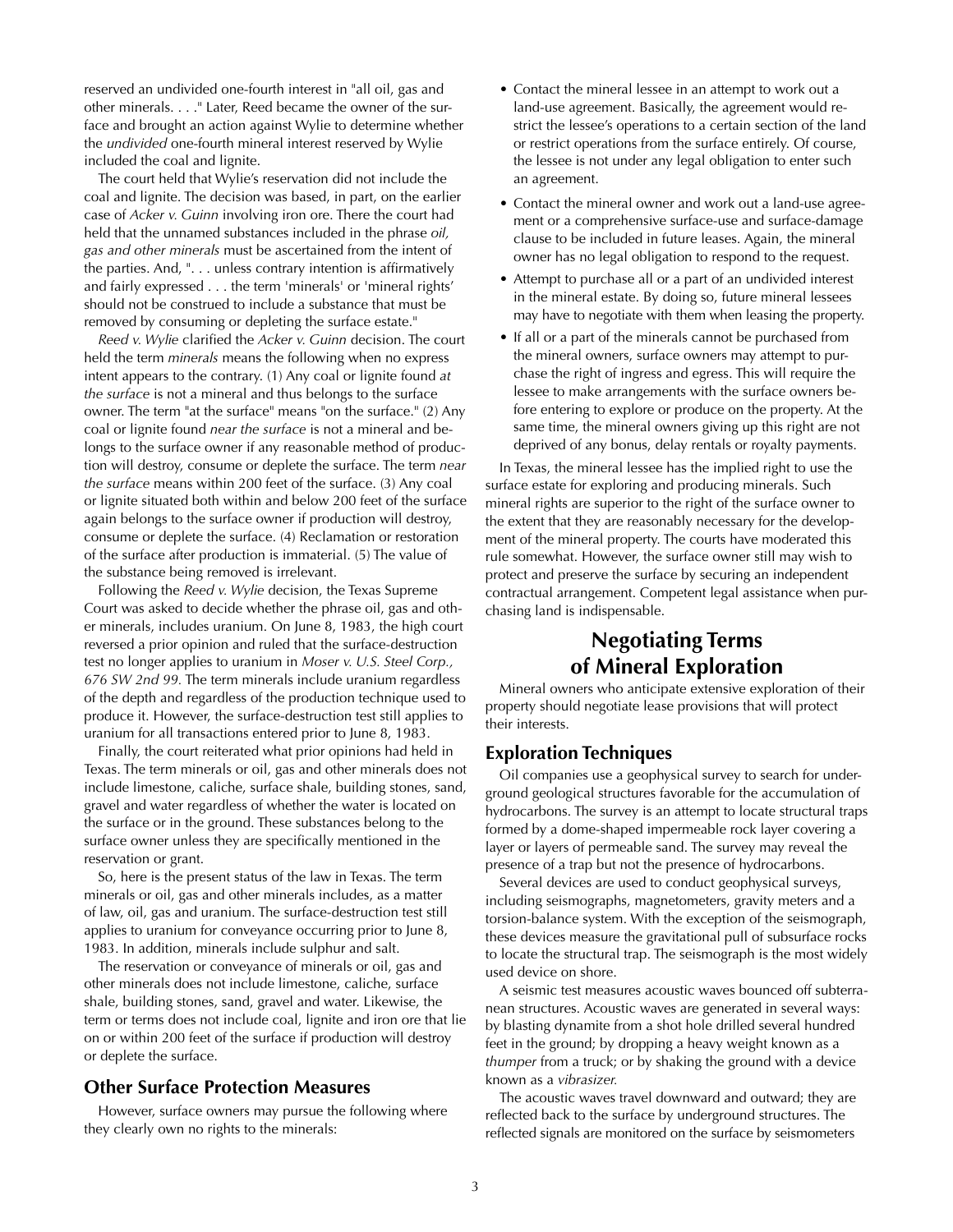(or *jugs*) connected to a line laid along a predetermined course. The line is connected to an oscillograph that records the signals.

With the advent of 3-D seismic in the 1990s, the lines and seismometers are more concentrated. Landowners may want more payment to consent to 3-D seismic tests and negotiate stronger surface-damage provisions.

#### **Permission for Exploration**

Before oil companies may conduct exploratory tests for potential drill sites, they must secure permission from the mineral owner. If the land is under lease, the mineral lessee's consent is needed. The surface owners and surface tenants may be contacted to avoid conflicts, but their permission is not required by Texas law. However, this section of this report is based on the assumptions that the mineral and surface estate are owned by the same person, and the minerals are not under lease.

Permission from the mineral owner may be granted in one of two forms. The oil company may acquire an oil and gas lease that, among other things, grants to the lessee the exclusive right to explore. Or, the oil company may acquire permission only to conduct geophysical tests. If the tests prove positive, an oil and gas lease may be sought.

#### **Liability for Geophysical Trespass**

But what happens if a geophysical trespass occurs? In other words, what are the legal consequences of a geophysical survey that is conducted without the company first securing proper consent?

The answer depends, in part, on whether the trespass was conducted in good faith or in bad faith.

A good faith or innocent trespass occurs when the surveyor honestly believes that permission to enter and conduct the tests has been secured. In such cases, the innocent trespasser is liable for all damages suffered by the surface and mineral owner. Damages are divided into four categories: (1) physical damages to the land caused by the trespass, such as damages to fences, water wells, crops, improvements and roads; (2) monetary value paid to the mineral owners in the area for permission to enter and survey. If the data collected from the survey are not kept confidential, the innocent trespasser also is liable for (3) lost value of leasing the minerals if the survey indicates no underground structural traps and (4) value of the sale if the data are sold.

A bad faith trespass occurs when the surveyor knowingly or maliciously enters to conduct tests. When a bad faith trespass occurs, the trespasser not only is liable for the same damages as the good faith trespasser but also is liable for punitive damages. Punitive damages may greatly exceed the actual damages in certain cases. However, no punitive damages may be awarded unless actual damages first can be proven.

#### **Geophysical Explorations Under Lease**

Texas has unique laws regarding geophysical surveys conducted pursuant to an oil and gas lease. Texas case law has held that the mineral lessee has the implied right to conduct geophysical surveys unless prohibited by the lease. Oil and gas leases generally do not prohibit such surveys but instead grant the lessee the exclusive right to conduct such tests.

Texas law also has held that the lessee has no legal obligation to restore the surface or pay surface damages for geophysical tests conducted pursuant to an oil and gas lease. However, liability for damages arises when the tests were not reasonably necessary or when they were conducted negligently.

Because the damages suffered from geophysical tests can outweigh any resulting monetary benefits, mineral owners should carefully consider geophysical operations when negotiating an oil and gas lease or when granting the right to conduct geophysical tests apart from the lease. There are two ways of approaching the issue when negotiating the lease. One is to prohibit geophysical operations without the mineral owner's prior written consent. This defers negotiating the seismic agreement. The other is to negotiate and include the terms of the seismic agreement in the oil and gas lease. The agreement should be tailored to the needs of the particular tract.

#### **Lease Considerations**

In the agreement, the mineral owner should specify who or what entity is liable for all surface and subsurface damages and how the payments will be apportioned among the mineral owner, the surface owner or the agricultural-surface lessee.

The mineral owner should determine how the monetary value of the damages will be ascertained and when damages must be paid. Many mineral owners require an adequate security deposit before the tests begin. The monetary value of damages may be assessed by a qualified appraiser.

The mineral owner should establish test site boundaries. This involves restricting the shot holes, or other means generating the waves for seismic operations, to a safe distance from water wells, dams, foundations of homes and other structures.

Vehicular travel should be disallowed when the ground is so saturated with moisture that ruts exceeding a specified depth will occur. Cables and seismometers still can be pulled or carried across the property for the tests.

Routes of egress and ingress the crews must use while conducting the survey should be established, and a map provided with the proposed route of the survey platted. The mineral owner can stipulate that if the surveyor deviates from the designated course, the permit will be terminated or liquidated damages imposed. Whether fences can be cut, how they must be braced before cutting and how they will be repaired are other considerations.

The agreement should describe how the land may be cleared prior to tests and how it must be cleaned and restored. Usually land is cleared when the crew lays the seismic line. Clearing also may be necessary when new roads are constructed. In any event, the mineral owner should require all brush to be stacked and burned; damaged or removed trees should be cut for firewood, with the limbs and stumps burned or removed. Rocks exceeding specific dimensions should be removed or placed in designated areas.

The agreement should specify that all holes and ruts be backfilled, all mounds leveled, topsoil replaced and, perhaps the area reseeded where surface damages are more extensive. In addition, the cut line should be back-dragged and the ground leveled as smooth or smoother than before the tests.

The agreement should address how much the mineral owner will be paid for allowing the survey. The mineral owner generally receives an amount customary in the area. This may range from a payment per shot hole to a fee for the length of line laid.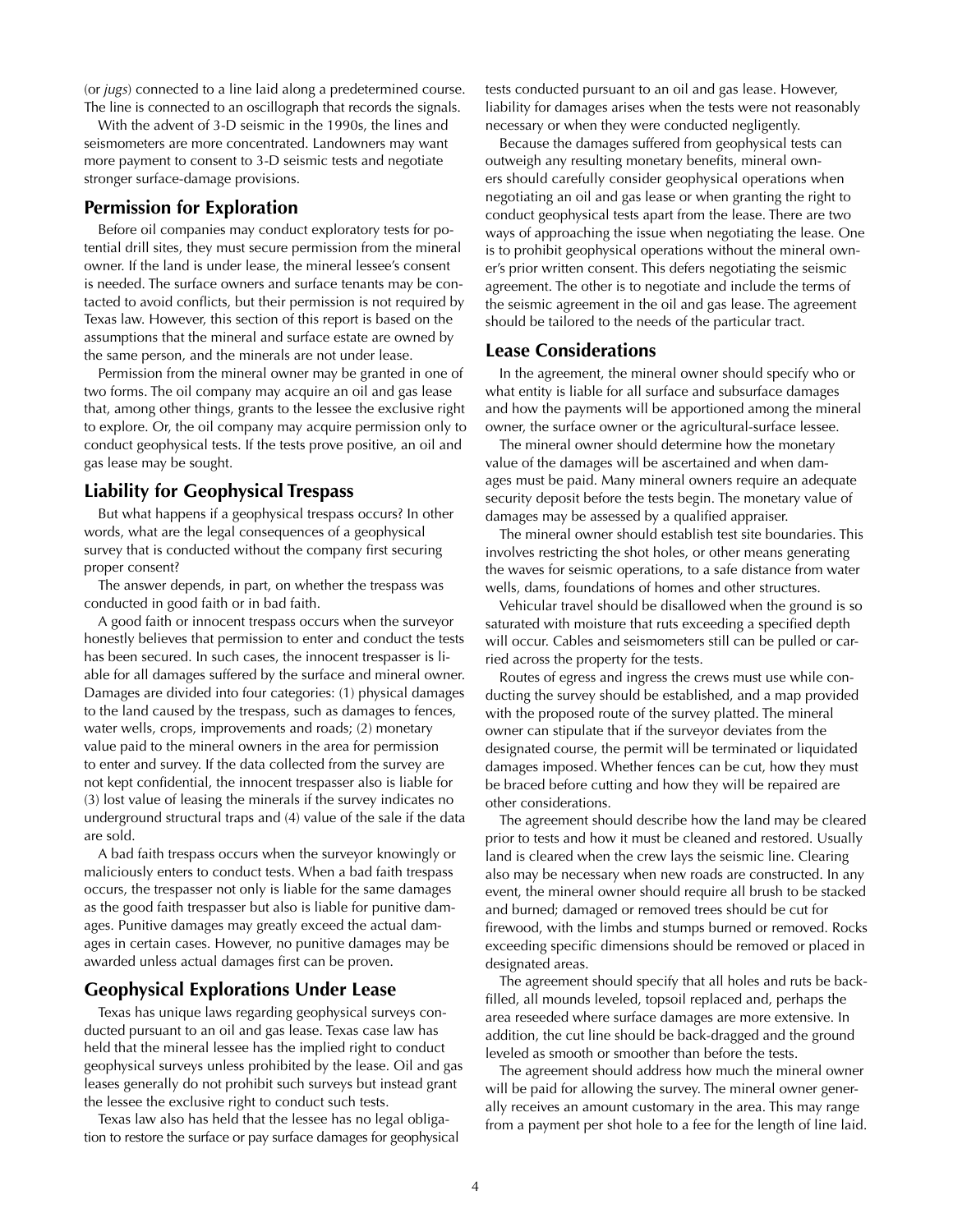A daily fee for the number of personnel and vehicles entering the land may be paid also.

In addition, the mineral owner should consider whether the seismic agreement may be assigned to a third party once the mineral owner has consented.

Possible damage to water wells should be addressed. The mineral owner may require the replacement of a damaged well with one of equal quantity and quality. If one cannot be located on the property, the mineral owner may ask for water to be piped in or for property damages because of diminished or lost water supply. The mineral owner may want water samples to be taken by a third party prior to and 15 to 30 days after the tests to preserve any evidence of damage to water wells.

Some mineral owners attempt to obtain copies of the survey results. This may be difficult. However, a copy of the data acquired from the tests may be a good substitute. Interpretation of the data may vary.

The following are other considerations:

- A requirement that gates be kept closed and possibly locked—liquidated damages can be imposed for each time gates are left open.
- Inclusion of an indemnity agreement holding the mineral owner harmless from judgments, attorney's fees or both arising from the surveyor's activities on the property.
- Instructions for repairing the surface above the shot holes.

#### **Taxation of Payments**

The fee paid the mineral owner for the right to enter and survey is sometimes called a *trespasser's fee.* It is a separate and distinct fee from the payment for surface and subsurface damages. Further, the two are taxed differently.

Payment for permission to enter and survey is taxed as ordinary income. Payment for damages to the land (as opposed to damages to growing crops) reduces the owner's basis in the property. The payments are not taxed until they exceed the property owner's basis in the land. After that, they are taxed as capital gains income if the land has been owned for more than six months. However, all payments received pursuant to geophysical tests are presumed to be for permission to enter and survey and not for damages to land.

The mineral owner may wish to require the lessee to prepare a written itemized account disclosing how the payments were computed. The itemized account would be indispensable in a tax audit.

Above all, parties to an agreement must remember to place all the terms and conditions in writing. Oral promises are difficult to prove in a court of law.

## **Division Orders and Royalty Checks**

Mineral owners or their attorneys frequently fail to properly address the treatment of division orders and royalty checks when negotiating an oil and gas lease. If overlooked, the mineral owner could lose not only money but also many beneficial lease terms acquired during the negotiation process.

#### **Division Orders**

Not all mineral owners are familiar with division orders because they are not issued until production begins. Division orders are revocable agreements signed by the mineral owners directing the distribution of proceeds from the sale of oil, gas, casinghead gas or other related hydrocarbons. The division order becomes effective only after the oil or gas comes into the purchasers possession. It is not a sale of the oil or gas in the ground.

In addition to being a sales contract, division orders also insure that the proper parties (or owners) are paid the correct amounts. Division orders state (or declare) the fraction of production each party is entitled to receive. The precise figure is contained in a fraction carried out to a minimum of seven digits, though eight decimal points frequently are used. The specified ownership interest is derived from a title opinion rendered by an attorney working for either the purchaser or lessee (producer). Each interest owner will be asked to sign (or execute) the division order before the first royalty check is issued.

Division orders can do more than simply state each party's interest. Additional provisions may be included that may or may not comply with the original lease terms. Here is the dilemma faced by mineral owners who are sent a division order for execution. If they sign the division order containing terms contrary to the original lease, will the division order amend or supplant the lease? Is the execution of the division order a prerequisite for receiving the first royalty check? Is it necessary for all parties named in the division order to sign before any party gets paid?

Apart from any specific statutory law or case law that a particular state might have, the answers to these questions generally are held as follows.

First, a division order can never permanently amend or supplant the lease. If the terms of the division order differ from the lease, however, the division order controls until revoked by the mineral owner. The mineral owner has no recourse against the purchaser or lessee for any variances during the interim. See Sections 91.402(g) and (h) of the Texas Natural Resources Code.

Second, execution of the division order may be required as a condition for receiving a royalty payment. Section 91.402(c) (1) of the Texas Natural Resources Code provides that the mineral owner *mus*t sign the division order if it contains **ONLY** the following items:

(A) the effective date of the division order;

(B) a description of the property from which the oil or gas is being produced and the type of production;

(C) the fractional and/or decimal interest in production claimed by payee (royalty owner), type of interest, certification of title to the share of production claimed, and, unless otherwise agreed to by the parties, an agreement to notify payor at least one month in advance of the effective date of any change in the interest in production owned by payee and an agreement to indemnify the payor (purchaser) and to reimburse the payor for payments made if the payee does not have merchantable title to the production sold;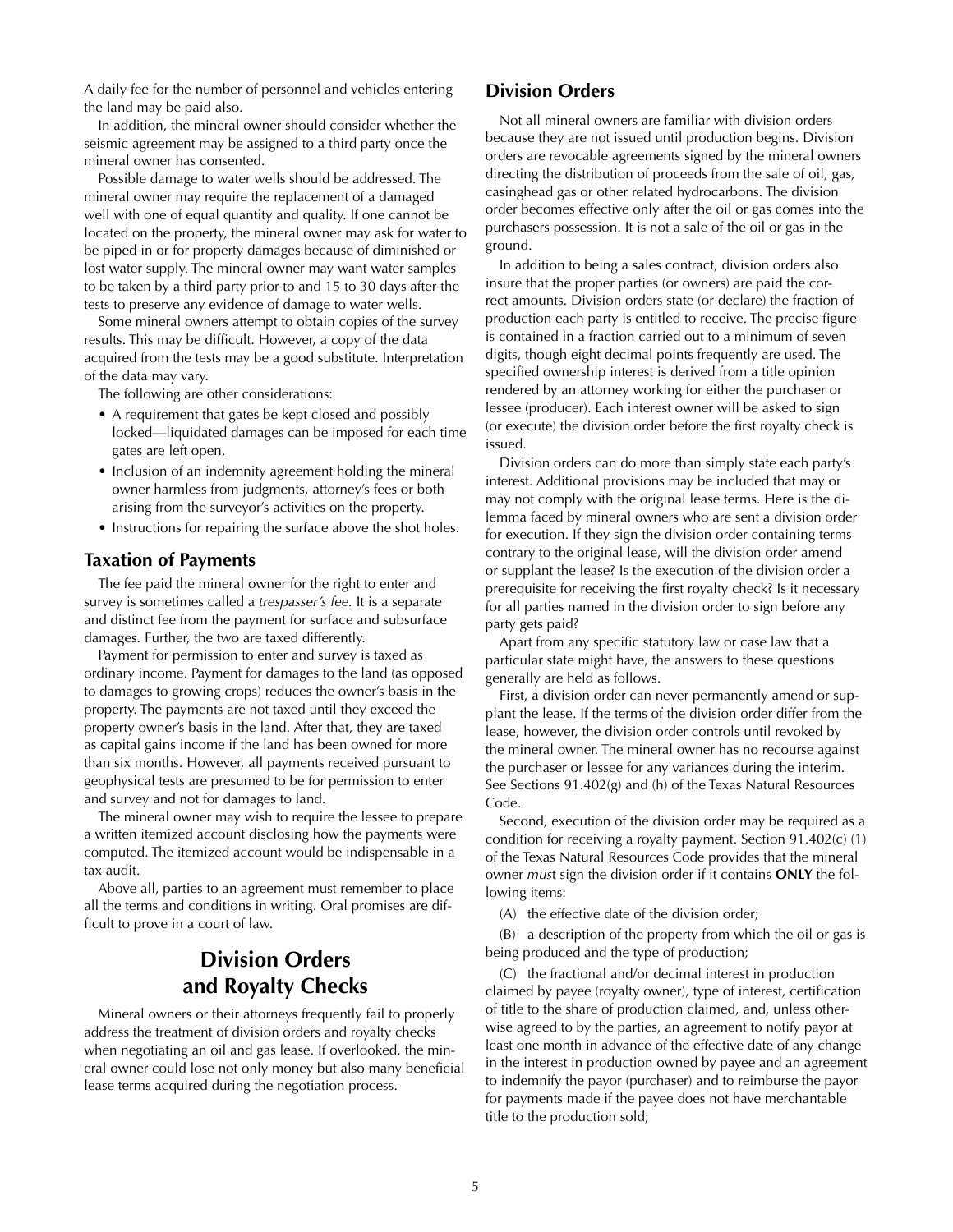(D) the authorization to suspend payment to payee for production until the resolution of any title dispute or adverse claim asserted regarding the interest in production claimed by payee;

(E) the name, address and taxpayer identification number of payee;

(F) provisions for the valuation and timing of settlements of oil and gas production to the payee; and

(G) a notification to the payee that other statutory rights may be available to payee with regard to payments.

The purchaser may not withhold royalty payments solely because an owner refuses to sign a division order not in compliance with Section 91.402(c)(1). However, if the owner refuses to sign a division order consistent with the section, the purchaser may withhold royalty payments without interest.

**Note:** Section 91.402(c) *et seq.,* effective August 26, 1991, was added by the 72nd Texas Legislature to cure problems associated with division orders. However, it created others in at least two respects.

First, Section 91.402(c)(2) provides that a division order containing only the six enumerated items ". . . does not amend any lease. . . ." However, if such a division order did contain conflicting provisions, which instrument controls, the division or the lease?

Second, Section 91.402(i) provides that a division order may be used to clarify royalty settlement terms. As such, the terms *market value, market price, prevailing price in the field or other* such language is statutorily defined as "the amount realized at the mouth of the well by the seller of such production in an arms length transaction."

The problem is that the statutory definition of the terms alters Texas case law. The terms are not synonymous according to the Texas courts. Furthermore, the deductible costs from the royalty may vary with each term according to Texas case law.

And finally, all parties need not sign the division order before a single party is paid. However, the purchaser or lessee has sole discretion in the matter.

The mineral owner may encounter other questions and problems apart from the terms of the division order. For instance, how soon after production commences will the first royalty check be issued? After the first royalty check is received, how frequently will subsequent checks be rendered to the lessor? If a royalty check is delinquent or withheld, will the mineral owner receive interest on the unpaid balance?

The answers to these questions are governed both by the lease terms and Texas statutory law. Unless the lease contains terms to the contrary, Section 91.401 et seq. of the Texas Natural Resources Code provides that the first royalty payment must be tendered within 120 days after the end of the month in which the first sale of production occurs . Thereafter, subsequent royalty payments are to be tendered within 60 days after the end of the month oil production is sold and within 90 days after the end of the month gas production is sold.

If royalty payments are not forthcoming within the designated intervals, the royalty is to draw interest at a rate 2 percent above the rate charged on loans to depository institutions by the New York Federal Reserve Bank. A different interest rate will be charged if the lease so states.

As a prerequisite for royalty accruing interest under the Texas statute, the royalty owner must give the purchaser written notice by mail of the delinquency. The purchaser has 30 days after receipt either to pay the royalty or to explain the reason for delay.

Section 91.402(b) of the statute describes three circumstances when the purchaser is excused from paying interest. These are when (1) a dispute concerning title affects distribution of payments, (2) a reasonable doubt exists concerning the mineral owner's entitlement to the royalty payments and (3) a title opinion places in issue the title, identity or whereabouts of the royalty owner that has not been satisfied after a reasonable request has been made.

Section 91.402(f) also provides that royalty payments may be remitted annually, not monthly, if the aggregate amount owed the royalty owner during the preceding 12 months does not exceed \$100.

For the best protection, mineral owners should address these issues in the lease and not rely solely on the Texas statutes. Alternatives the mineral owner may negotiate regarding division orders include the following:

- A division order tendered to the mineral owner shall comply strictly with Section 91.402(c)(1) as illustrated in Section 91.402(d) of the Texas Natural Resources Code. However, the division order may not alter the leases valuation of the royalty nor change the Texas case law definition of the terms *market value, market price, prevailing price in the field, proceeds* or other such language.
- The execution of any division order containing provisions contrary to the lease terms will not temporarily nor permanently alter or amend the original lease terms. All such contrary terms may be stricken before executing the division order.
- Acceptance of any royalty payment pursuant to the division order shall not constitute a full or final settlement for any past royalties or interest payments that may be due the mineral owner.
- The division order shall be cancelable or revocable at all times. Section 91.402(g) provides division orders are revocable by either party on 30 days written notice.
- The mineral owner shall be paid on the execution of the division order. He or she need not wait for all parties specified in the division order to sign.
- The mineral owner shall not give any warranty of title in the division order beyond that contained in the lease.
- The division order shall not constitute a ratification of the oil and gas lease or any oil or gas purchase contract whether revocable or not—or any other contract or agreement covering the leased premises or its production.
- The terms of the original lease contract cannot be altered or amended except by a separate written instrument clearly defining its purpose and effect. The written agreement shall describe the specific terms or provisions being altered and the proposed change or modification. It must be executed by the party against whom the amendment or alteration is sought to be enforced. Any memoranda or attachments to a royalty check shall be null and void and without legal significance for the purpose of altering the original lease contract.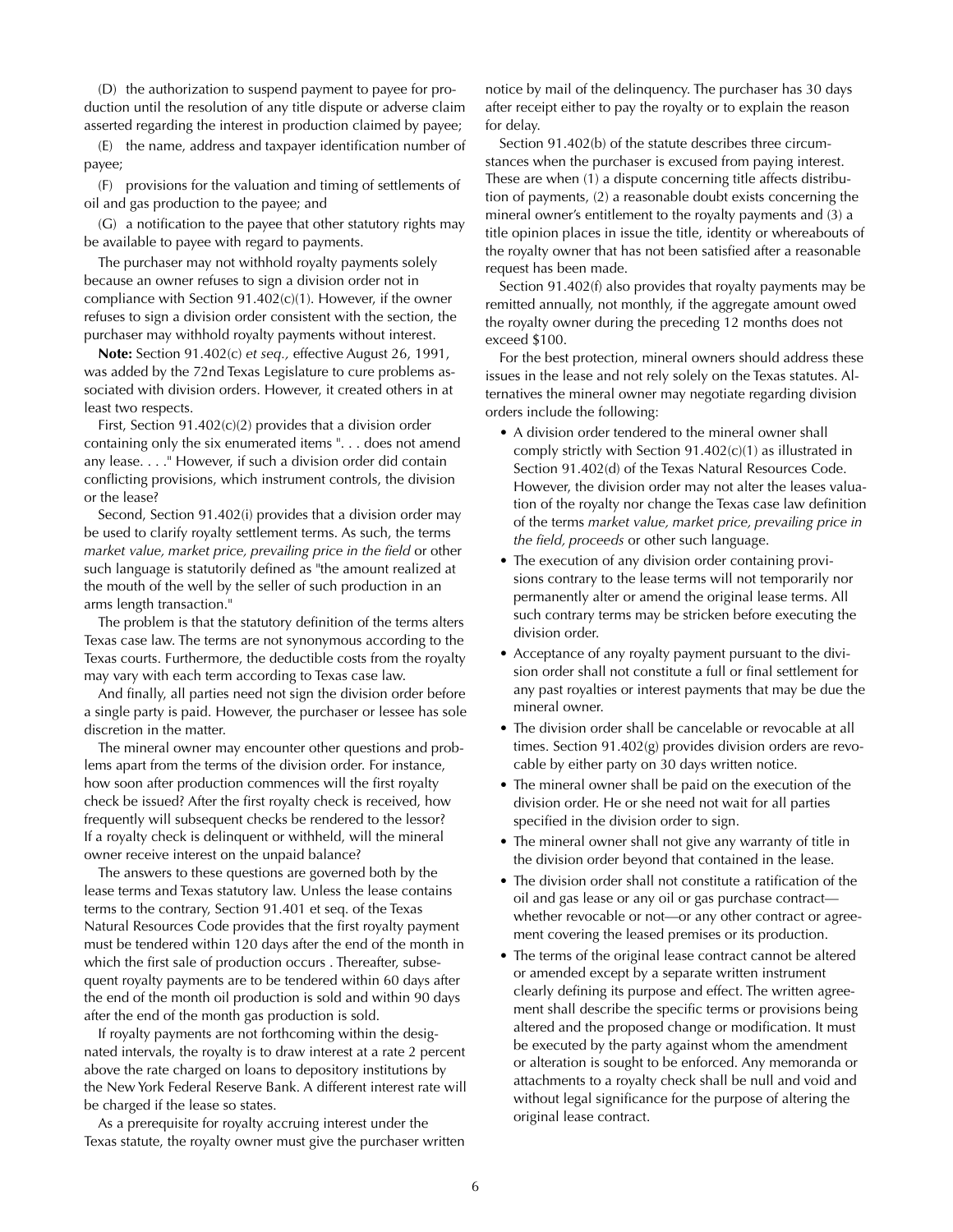**Note:** In light of the 1991 changes to Chapter 91 of the Texas Natural Resoucres Code, the effectiveness of some of the prior suggestions may be questionable until the Texas courts and legislators resolve some apparent contradictions.

#### **Royalty Checks**

Lease provisions dealing with royalty checks also may be negotiated. The following suggestions contain the essence, not the precise language, of lease clauses pertaining to royalty checks.

- The first royalty check shall be tendered to the mineral owner within 90 days after the end of the month the first production leaves the leased premises (or some reasonable time). (Generally, it takes 90 to 120 days for the title opinion to be secured by the purchaser or lessee. Sometimes it takes longer depending on the number of interest owners in the production unit.)
- If the first royalty check is not tendered within 90 days after the end of the month when the first production leaves the leased premises, interest shall accrue on the unpaid royalty at the highest rate allowed by state law. The first royalty check shall contain all accrued interest. (Some mineral owners tie the interest to the prime rate. Others designate a fixed rate such as 15 percent, but always less than a usurious rate.)
- If the first royalty check is not tendered within 180 days after the end of the month when the first production leaves the leased premises, the lease shall terminate. The only exception shall be when a valid division order title opinion has been rendered depicting serious title problems. However, all title problems must be cured within 30 days. Otherwise, the countdown toward the 180-day limit will continue.
- Once royalty checks have been tendered, the mineral owner will be paid within 60 days (or some reasonable time) after the end of the month when the production leaves the leased premises. If the payments are not forthcoming within the designated period, interest will again accrue on the unpaid balance. If more than six months transpire between royalty payments, the lease shall expire. An exception may be included when the annual accrued royalty payments do not exceed \$100.

A royalty interest is sometimes referred to as a cost-free interest because it bears no exploration and production costs. However, it does bear a pro rata share of post-production costs based on the size of the lease royalty. Post-production costs include items such as transportation, compression separating and so forth.

In the past, mineral owners who wanted to avoid post-production costs negotiated contractual provisions in the oil and gas lease. Basically, the lessee agreed to bear all the post-production costs in the mineal owners' behalf.

In 1996, the Texas Supreme Court reviewed the enforceability of these lease provisions. In *Heritage Resources Inc. v. NationsBank,* No. 95-015, 4/25/96, the court ruled that whenever the value of the royalty is set "at the well" or "the wellhead," the lease clauses freeing the royalty of post-production costs are surplusage as a matter of law, i.e., null and void, useless, unenforceable. A dissenting judge wrote, "The author is puzzled by

the court's decision to ignore the unequivocal intent of sophisticated parties who negotiate contractual terms at arm's length."

To avoid the consequences of this decision, mineral owners may require the oil companies to reimburse royalty owners for the post-production. This allows the deduction in lieu of the *Heritage* decision but contractually requires their reimbursement.

Also, mineral owners may negotiate a lease provision holding the oil company, purchaser or both liable for the loss of oil or gas once it leaves the leased premises.

#### **Mineral Owners' Options**

If the oil company refuses to include any of the provisions in the lease, or if the mineral owner is presented a division order for execution without having addressed these issues in the lease, the mineral owner may want to proceed in the following manner.

First, the mineral owner may alter the division order so it conforms to the original lease terms. This can be done by striking all contradictory or questionable language and then initialing the margins where the deletions and changes occur.

Second, he or she could attach an addendum to the division order incorporating these suggested alternatives. Typically, the addendum would begin with wording similar to the following: "Notwithstanding anything to the contrary contained in the attached division order rendered by the XYZ Company, the following terms and provisions control. . . ."

Naturally, the purchaser or oil company is responsible for deciding whether to issue royalty checks based on such a revised or amended division order or one not in compliance with Section 91.402(c)(1) as illustrated in Section 91.402(d) of the Texas Natural Resources Code. However, it is a means by which the mineral owner may receive royalty payments yet preserve the rights stated or negotiated in the original lease form.

Successful negotiation of an oil and gas lease requires knowledge of the lease terms, common sense, foresight and diplomacy. Even with knowledge of lease provisions, a mineral owner easily can overlook the problems associated with division orders and royalty checks. Therefore, treatment of division orders and royalty checks should be on the agenda of every oil and gas leasing transaction.

**This report is for information only and is not a substitute for legal counsel. It is a combination of three Real Estate Center publications: A Thin Layer of Rights, Negotiating Terms of Mineral Exploration and Division Orders and Royalty Checks.** 

#### **For More Information**

*Hints on Negotiating an Oil and Gas Lease,* report 229, http://recenter.tamu.edu/pdf/229.pdf.

"Rights and Responsibilities of Mineral Cotenants," reprint 843, http://recenter.tamu.edu/pdf/843.pdf.

*Termination of an Oil and Gas Lease,* report 601, http:// recenter.tamu.edu/pdf/601.pdf.

"Subdivision Drill Sites," reprint 690, http://recenter.tamu. edu/pdf/690.pdf.

<sub>1</sub>